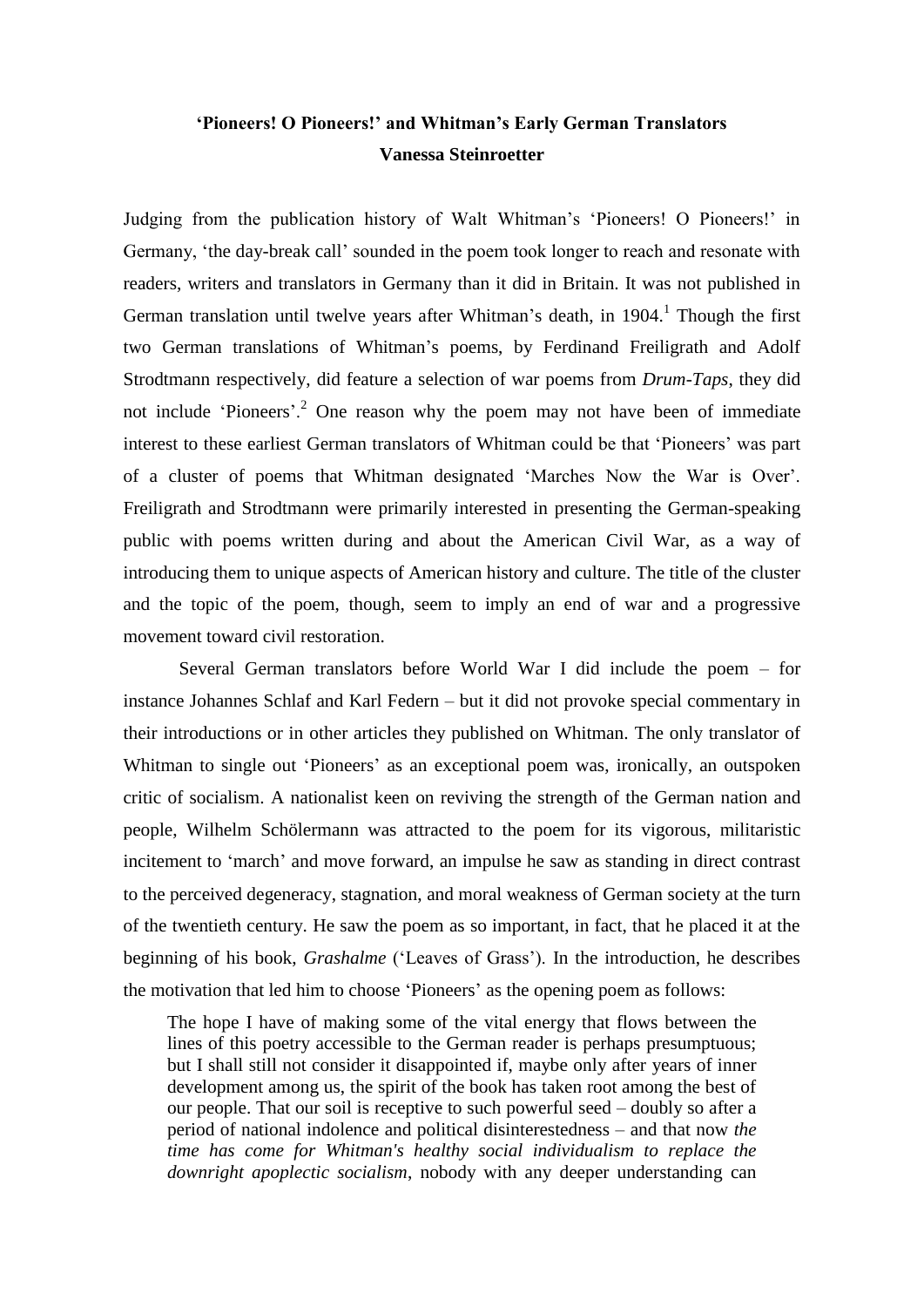deny. The decisive turn toward drive of personality is already, as it were, in the air here. Whether we shall recognize the cultural significance of this healing process and emerge from it truly matured, only the future can tell. As a forerunner for us, too, however, Whitman will be of valuable service to us in this time of transition. And for this reason, the song of the 'Pioneers' has been placed at the top of this selection. [...] The poem seems to lead directly, as if with a leap, into an air current where a deep breath must be drawn. It is a parade march in a shower of bullets to the sound of a band! A step at the double-quick into life and death. Which German musician would like to compose this march? For its fast pace demands to be set to music.<sup>3</sup>

Schölermann was an art critic from Vienna, who wrote for the *Wiener Rundschau*, among other publications, and published several works of art criticism of his own. He was interested not only in the modernity he observed in Whitman's work but also in Austrian painters and sculptors who broke away from the then-popular Vienna Secessionist school and aimed at creating a new Austrian form of art. But, as the introduction to his translation of Whitman's poems makes clear, his vision of the cultural change that Whitman would pioneer in Germany did not stop at the borders of Germany or Austria but included all German-speaking people. Just as some British socialists hoped that the spirit of progressive reform celebrated in 'Pioneers' would guide the 'elder races' into a better, more modern future, as Kirsten Harris explains, Schölermann championed Whitman's poetry as way toward a rejuvenated, stronger Germany – even though he considered socialism a dead end rather than a goal.

Around the turn of the twentieth century, many Germans were seeking new directions for the nation and turned to different political and cultural movements in their hope for reform. The relatively late onset of industrialization, especially as compared to Britain, meant that the fast rise of capitalism, materialism, and economic exploitation of the working classes were still relatively recent phenomena at the time, and a sense of instability and of living in a transitional period expressed itself in a variety of attitudes. For some Germans, it was imperialism that was the most threatening tendency; for others exaggerated nationalism, socialism or communism.

In this cultural climate, it is not surprising that some writers and translators turned to Whitman's poetry for inspiration, casting him in the role of a prophetic mystic and visionary, a 'wound-dresser' for the evils afflicting Germany. Some of Whitman's early German translators themselves expressed fears that their age was one marked by moral or spiritual degeneracy in essays or introductory materials. Schlaf and Schölermann in

#### **Vanessa Steinroetter, 'Pioneers! O Pioneers!' and Whitman's Early German Translators**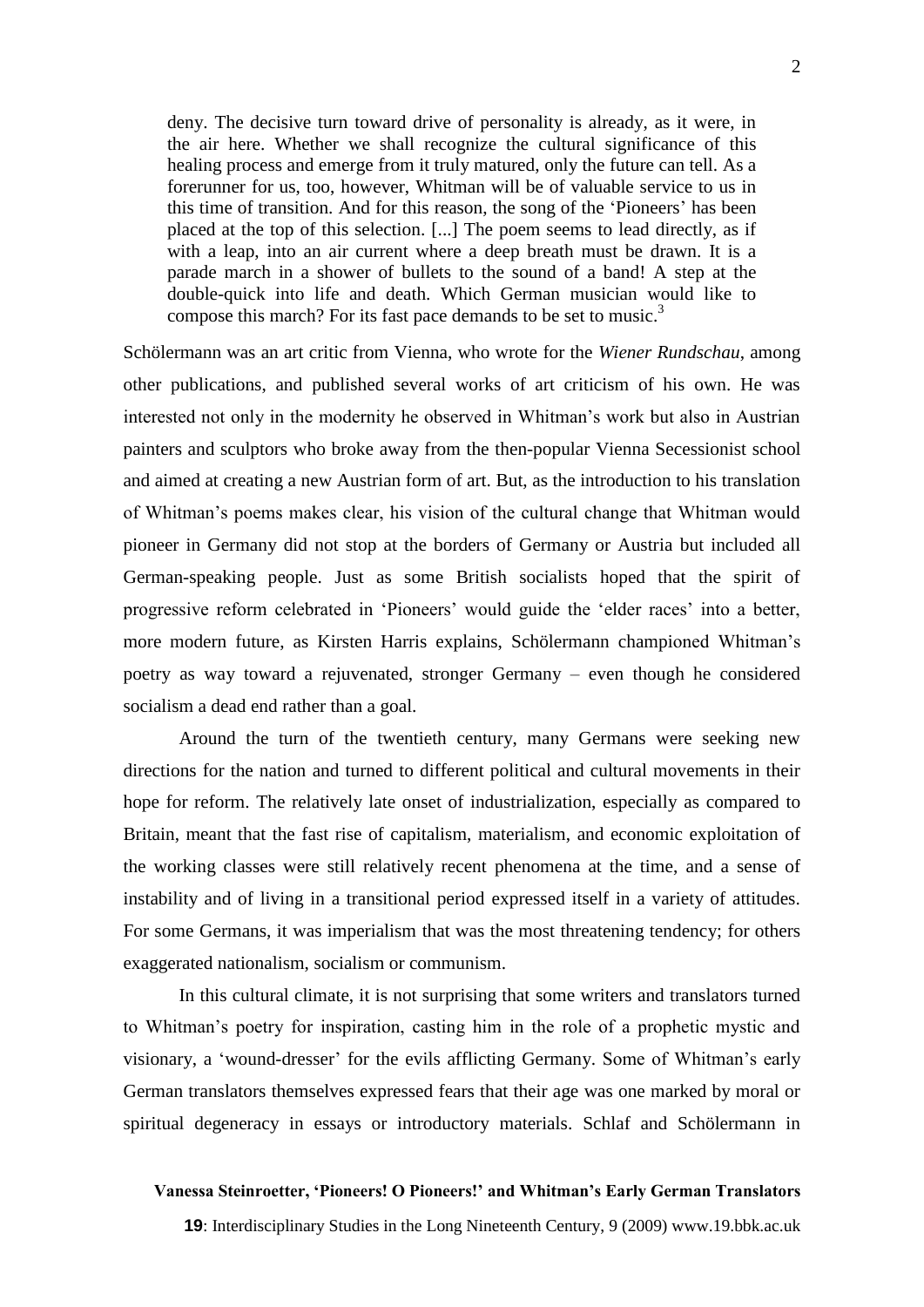particular saw in Whitman the modern man, the 'Vollmensch' (the full or complete human being), who promised to overcome the unwholesome separation of body and spirit perceived to underlie many of the problems of the time. In a blurring of boundaries between the poet and his work, Schlaf sees both as the antidote to decadence and spiritual exhaustion:

Who would not be swept away by these glorious lines of verse that are so plain and so deep, and that appear to us so deliciously beneficial through the power of their delectable freshness in the tired decadence of this turn of the century, with all its despondencies, its compromises, its arts and affectations! [...] Simplicity, depth and strength, this is Whitman. True, this also means simplicity to the point of [writing] flat, businesslike American prose, depth that can turn into confused mysticism, and strength that may become barbaric crudeness, a cowboy-like attitude. But this, after all, is Whitman.<sup>4</sup>

For Schlaf and several other early translators of Whitman, the future was closely linked with America and with this strange new American bard in particular. Indeed, in many German accounts, both positive and negative, America was often seen as the land of the future. For Schölermann, the greatest promise Whitman's message had for the future of Germany was expressed in 'Pioneers'. As he wrote in his introduction, he truly hoped that German readers would share his enthusiasm and interpret the poem as a rejection of past modes of thinking and misguided political reform movements. In his own way, Schölermann was hoping for a cultural awakening, perhaps even a small cultural revolution. As Ed Folsom and Gay Wilson Allen have noted, 'from early on, Whitman has been read in other cultures as a poet of revolution, and his influence has been notably cross-cultural, as writers from one nationality export or import him with ease into another.<sup>5</sup> It is indeed remarkable to see the many different political and ideological contexts in which Whitman has been invoked, quoted, republished and translated abroad and also in his native country. Writing in 1865, one anonymous American reviewer, for instance, wrote of the poem 'Pioneers! O Pioneers!':

This is our American war-song, good not only for the battle-field, but for the labor-field – the present, still more than the past; for ours are not the '*piping* times of peace;' our American life is on the march, filing through the passes of outgrown formalism, outflanking the hosts of slavery, gaining the mountain heights of an all-comprehending vision.<sup>6</sup>

As Harris observes, the militaristic imagery of the poem can be understood both literally and metaphorically, and the poem's message can be adapted to a military ('battle-field') as well as a sociopolitical ('labour-field') context. The dynamic tone and progressive quality

#### **Vanessa Steinroetter, 'Pioneers! O Pioneers!' and Whitman's Early German Translators**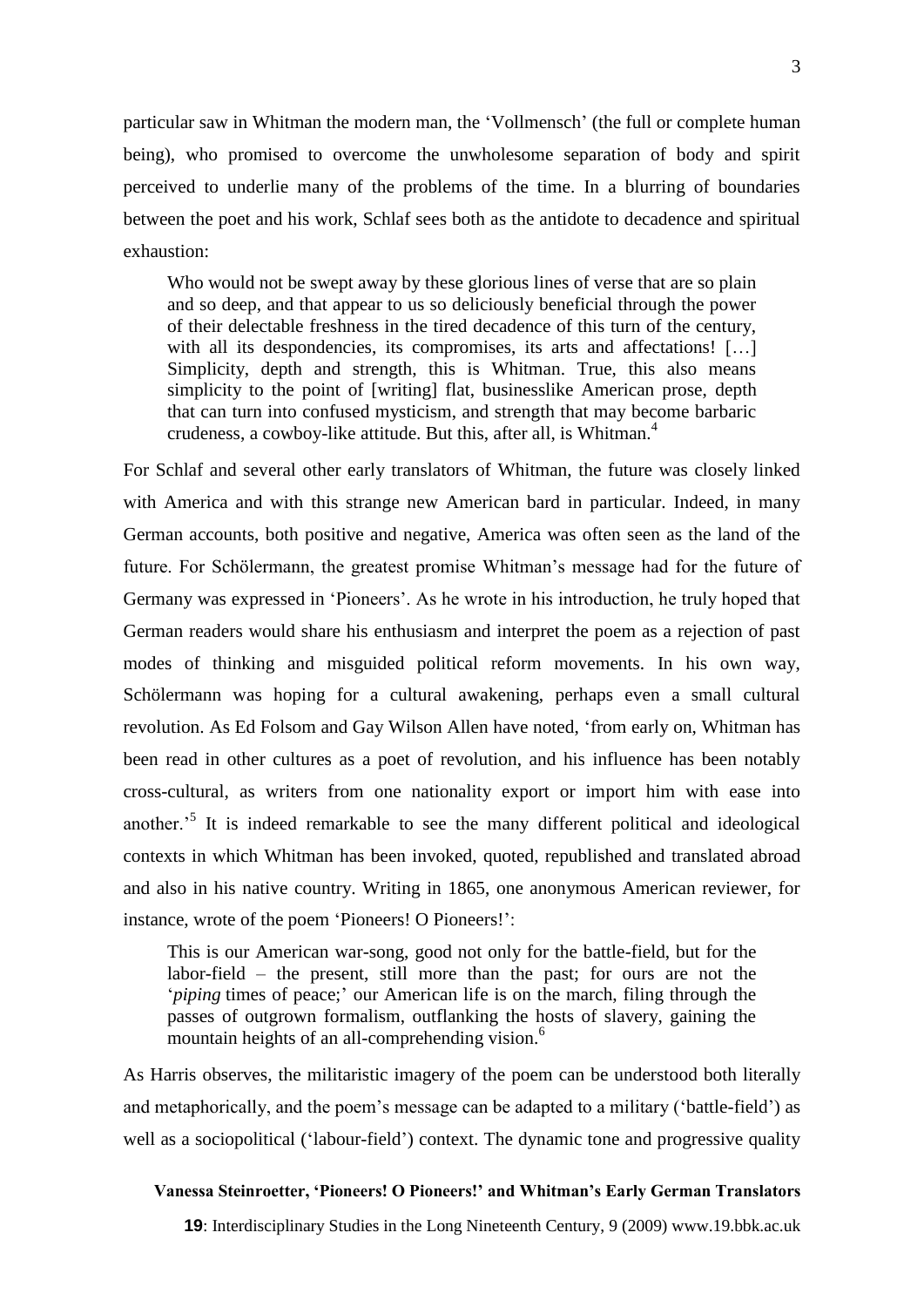of the poem make it future-oriented and an ideal poetic vehicle for reform messages. But even though many of Whitman's poems appealed to German socialist writers and translators – especially from the first few decades of the twentieth century onward – who used Whitman's poetry and persona to rally an international following with pacifist aims, 'Pioneers' was not typically singled out as a favourite. When Max Hayek, a Social Democratic journalist and author, translated numerous poems by Whitman for the magazine *Sozialistische Monatshefte* ('Socialist Monthly Papers') from 1915 to the 1920s, before publishing a book-length translation of the poet, he chose 'The Mystic Trumpeter' as one of the earliest selections, followed by a wide variety of poems, bypassing 'Pioneers'. Gustav Landauer, a more radical advocate of social anarchism, also published German Whitman translations in periodicals before he was killed in 1919 by German soldiers, after his involvement in the failed attempt to establish a soviet republic in Bavaria after World War I. Like Hayek, his selection includes several poems with an antiwar focus such as 'Ashes of Soldiers', as well as 'The Mystic Trumpeter' and 'Years of the Modern'.<sup>7</sup> Again, though, 'Pioneers' was not among the poems he chose. While some proponents of communist and socialist literature in Russia considered the poem inspiring and important enough to distribute to soldiers of the Red Army in translation, 'Pioneers' seemed to be a less obvious choice for left-leaning German translators than 'The Mystic Trumpeter'.<sup>8</sup>

Like translators and editors in other countries, Whitman's German translators managed to take some of the criticisms Whitman levelled at his country and apply them to their own society and literary discourse, criticizing the mediocrity, decadence or materialism they themselves perceived to be corroding their society, culture or nation. One way of looking at the way in which America – and Whitman as an American – are represented by his early German translators is to conceive of these images as 'a Germanlanguage construction of America as the locus of the Other', as Sander L. Gilman puts it.

It can be a positive Other – America as the space where the non-European world permits the freedom of the German from the social, moral, and intellectual constraints of 'Germany', before and after its political creation in 1871; it can be the negative Other – America as the topography of corruption and decay, where only the unfit live.<sup>9</sup>

According to this view, the 'discourse of difference' around Whitman, then, that is of differences between German culture and American culture, European literature and American literature, is really 'the discourse of who the Germans believe themselves not to

## **Vanessa Steinroetter, 'Pioneers! O Pioneers!' and Whitman's Early German Translators**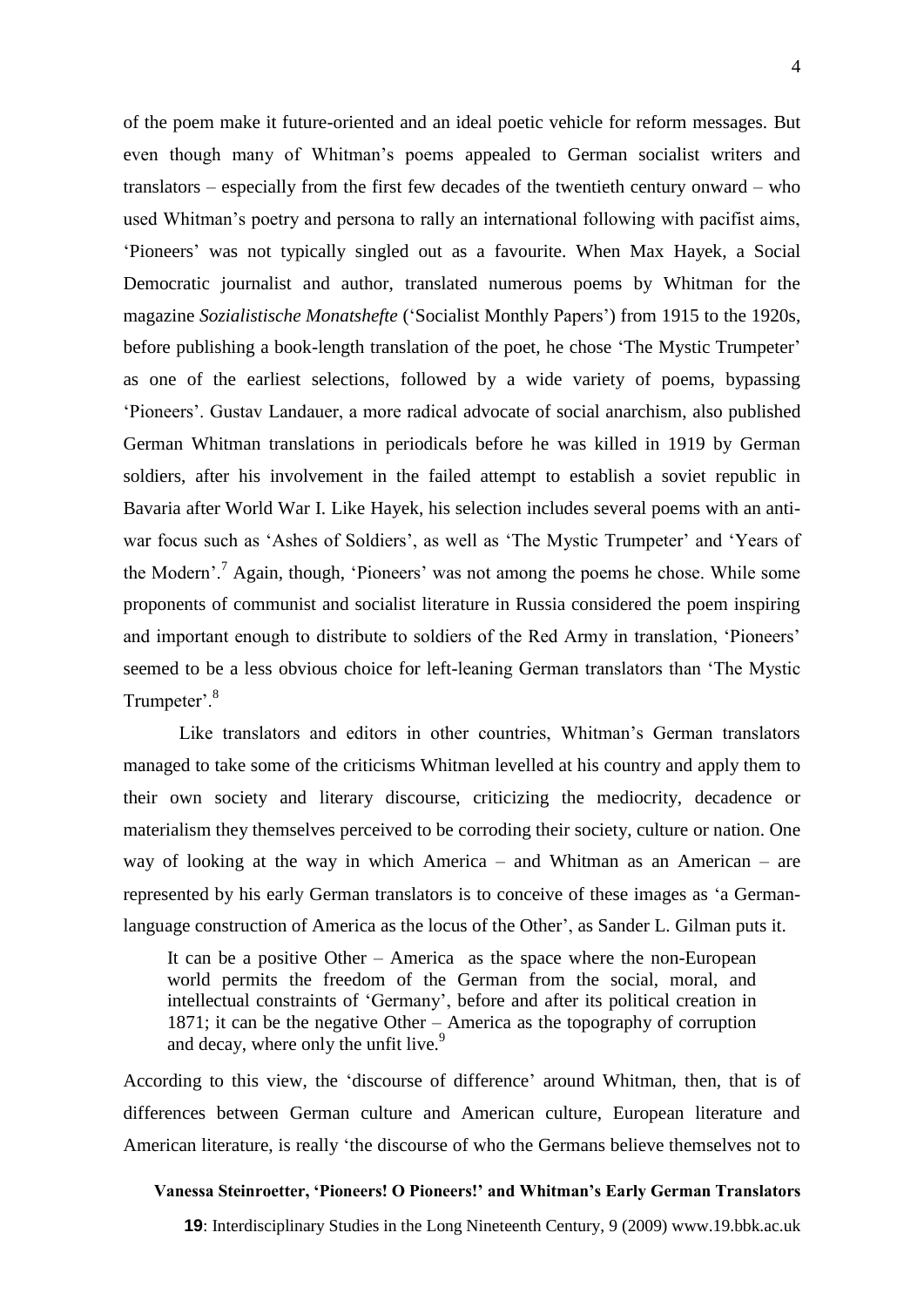be: when America is good, it is because German self-representation is bad; when America is bad, it defines the positive nature of the fantasy of the German'.<sup>10</sup> Though we should not, of course, view Whitman as merely a symbolic one-to-one substitution for an imagined 'America' in the prefaces and essays of his German translators, the poet and the persona he created for himself through his poetry and other writings did, to some degree, come to embody the abstract image of America that each translator had. In Schölermann's case, Whitman's poetry, and 'Pioneers' in particular, presented an America and a people that possessed traits he found lacking in his German contemporaries. Similar to Ernest Rhys, he saw the poem as a vision of what his country could aspire to: health, vigour, and youthfulness. Unlike James William Wallace, however, Schölermann believed socialism to be part of the problem rather than the solution.

### **Endnotes**

1

## **Vanessa Steinroetter, 'Pioneers! O Pioneers!' and Whitman's Early German Translators**

<sup>1</sup> That year both Karl Federn and Wilhelm Schölermann published books bearing the title *Grashalme* ('Leaves of Grass') containing the poem in German.

 $2^2$  For the purposes of this essay, I understand a German translation to be defined linguistically rather than by the nationality of the translator or the initial place of publication, though all of the works I consider did circulate in print in Germany. The following list features all important German translations of poems by Whitman before 1920: Ferdinand Freiligrath, 'Walt Whitman', *Augsburger Allgemeine Zeitung* (12 June 1868) [10 poems from *Drum-Taps*]; Adolf Strodtmann, 'Whitman, Walt. Gedichte', in *Amerikanische Anthologie*, ed. by Adolf Strodtmann (1870); Karl Knortz and Thomas Rolleston, *Grashalme. Gedichte* (1889); Karl Federn, *Grashalme*. *Eine Auswahl* (1904); Wilhelm Schölermann, *Grashalme* (1904); Johannes Schlaf, *Grashalme* (1907); Franz Blei, *Hymnen für die Erde* (1914); Gustav Landauer, 'Gedichte von Traum und Tod', 'Krieg. 10 Gedichte' (1915) [appeared in periodicals]; Max Hayek, [over thirty poems that appeared in *Sozialistische Monatshefte*, from 1915 onward]. For more information on the translators and their translations, consult Walter Grünzweig, *Constructing the German Walt Whitman* (Iowa City: University of Iowa Press, 1995).

<sup>3</sup> Wilhelm Schölermann, 'Zur Einführung,' in *Grashalme*, trans. Wilhelm Schölermann (Leipzig: Diederichs, 1904), p. x. Emphasis my own. The translation from the German is my own.

 $<sup>4</sup>$  Schlaf, p. 8.</sup>

<sup>5</sup> Gay Wilson Allen and Ed Folsom (eds.). *Walt Whitman and the World* (Iowa City: University of Iowa Press, 1995), p. 4.

<sup>6</sup> [Anonymous]. 'Drum Taps – Walt Whitman', *Watson's Weekly Art Journal* (4 November 1865), 34-5.